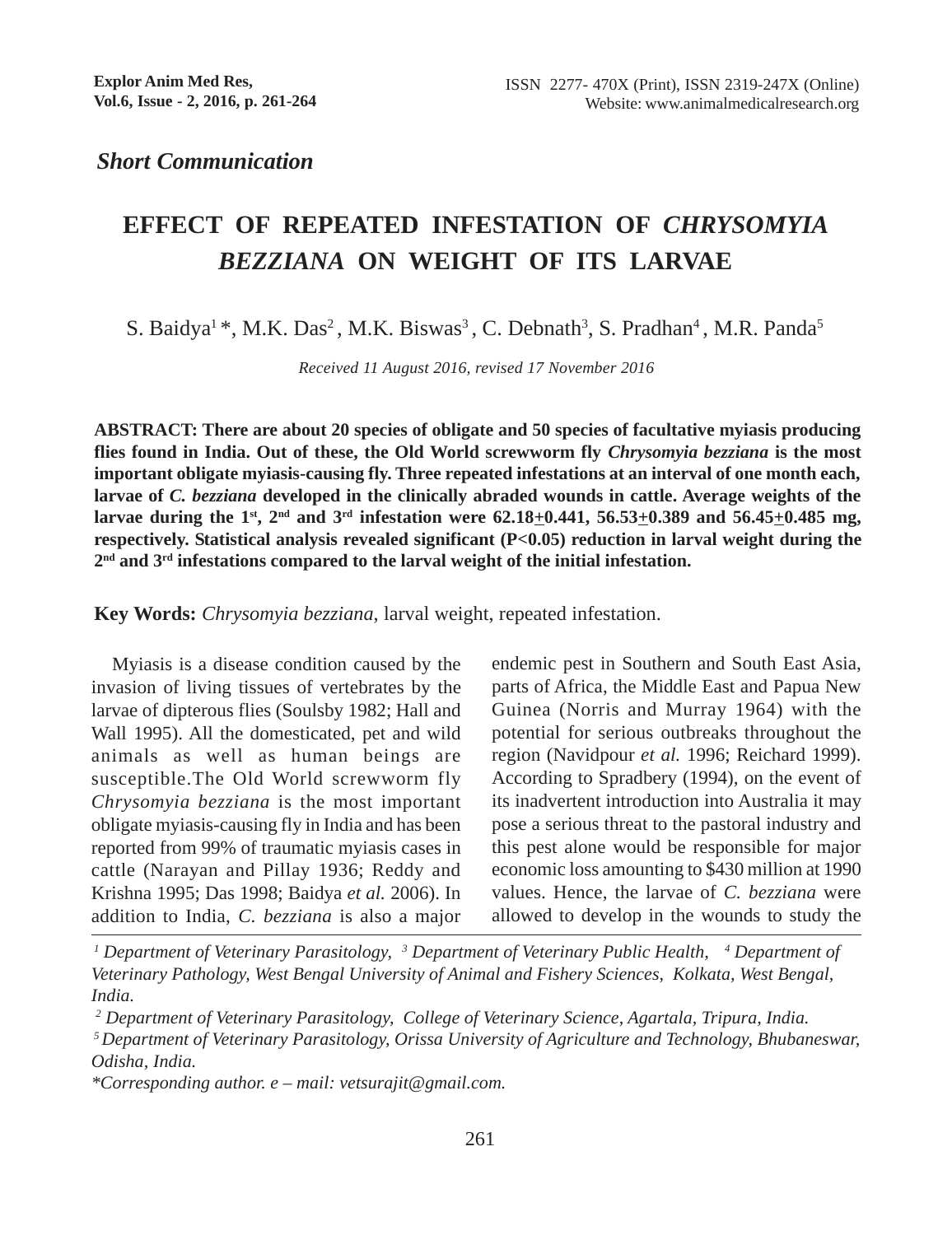development of acquired immunity on the weight of matured third instar larvae. Aim of the study was to observe whether repeated infestation of the larvae of *C. bezziana* can responsible for development of immunity to block or cure future infestation via retarded growth of the mature larvae.

## **The study**

Two calves were bought to clinics having abraded skin and underlying fascia about 1.5-2 inch length. The animals were housed and fed properly and examined daily. These wounds were examined subsequently every day for the presence of egg masses. Flies laid their eggs at the edge of the wounds. The eggs hatched on the very next day and the first instar larvae entered into the wounds. On the sixth day of infestation mature larvae were collected from the wound by means of a forceps and transferred into normal saline solution (NSS). These larvae were washed in NSS vigorously to remove the host materials attached to larvae. Then these were subjected to five changes of PBS pH 7.2 and washed thoroughly. Out of these, fifteen larvae were separated randomly, blotted thoroughly on blotting paper and individual larvae were weighed with the help of electronic balance (METLER AE 240). Few larvae were fixed in simmering 70% alcohol. To identify the fly larvae, the first three segments containing the cephalopharyngeal skeleton and the anterior spiracles, and the last segment bearing the posterior spiracles were dissected out from the larvae and mounted on glass slides in Hoyer's Berlese mounting medium (Baker and Wharton 1952).

Few batches of fly eggs were also collected from the barb wire wound of calf bought to clinics. The 1st instar *C. bezziana* larvae were harvested by collecting the egg masses and incubating these egg masses in petridishes at 37°C with provision of sufficient moisture. The petridish containing the egg masses was incubated until the first instar larvae hatched out.

These first instar larvae of *C. bezziana* were challenged in the experimental calves, one month interval for two times. From the wounds, mature larvae were collected and processed as mentioned earlier.

After collecting the egg masses and mature larvae, the wounds were treated for killing the remaining larvae by application of turpentine oil, and healing of the wounds by antibiotic therapy and regular wound dressing with proper supportive treatment.

|                  | <b>Weights of Larvae in mg</b> |                 |                         |  |  |
|------------------|--------------------------------|-----------------|-------------------------|--|--|
| Larva            | 1 <sup>st</sup>                | 2 <sub>nd</sub> | <b>3rd</b>              |  |  |
| N <sub>0</sub>   | infestation                    |                 | infestation infestation |  |  |
| 1                | 61.23                          | 58.64           | 54.64                   |  |  |
| 2.               | 64.46                          | 55.43           | 57.74                   |  |  |
| 3.               | 63.49                          | 57.34           | 55.62                   |  |  |
| $\overline{4}$ . | 60.53                          | 56.73           | 58.32                   |  |  |
| 5.               | 59.985                         | 57.46           | 59.21                   |  |  |
| 6.               | 60.39                          | 55.91           | 57.58                   |  |  |
| 7.               | 63.90                          | 54.93           | 55.23                   |  |  |
| 8.               | 63.70                          | 58.48           | 58.29                   |  |  |
| 9.               | 62.54                          | 56.58           | 53.65                   |  |  |
| 10.              | 59.53                          | 57.61           | 55.61                   |  |  |
| 11.              | 64.85                          | 58.56           | 59.35                   |  |  |
| 12.              | 61.25                          | 56.68           | 56.34                   |  |  |
| 13.              | 63.24                          | 54.85           | 55.47                   |  |  |
| 14.              | 62.43                          | 53.88           | 53.49                   |  |  |
| 15.              | 61.31                          | 54.87           | 56.32                   |  |  |
| Mean $\pm$       | $62.18^a \pm$                  | $56.53^{b}$ ±   | $56.45^b \pm$           |  |  |
| S.E.             | 0.441                          | 0.389           | 0.485                   |  |  |

| Table 1. Weights of C. bezziana larvae during |  |  |
|-----------------------------------------------|--|--|
| repeated infestations.                        |  |  |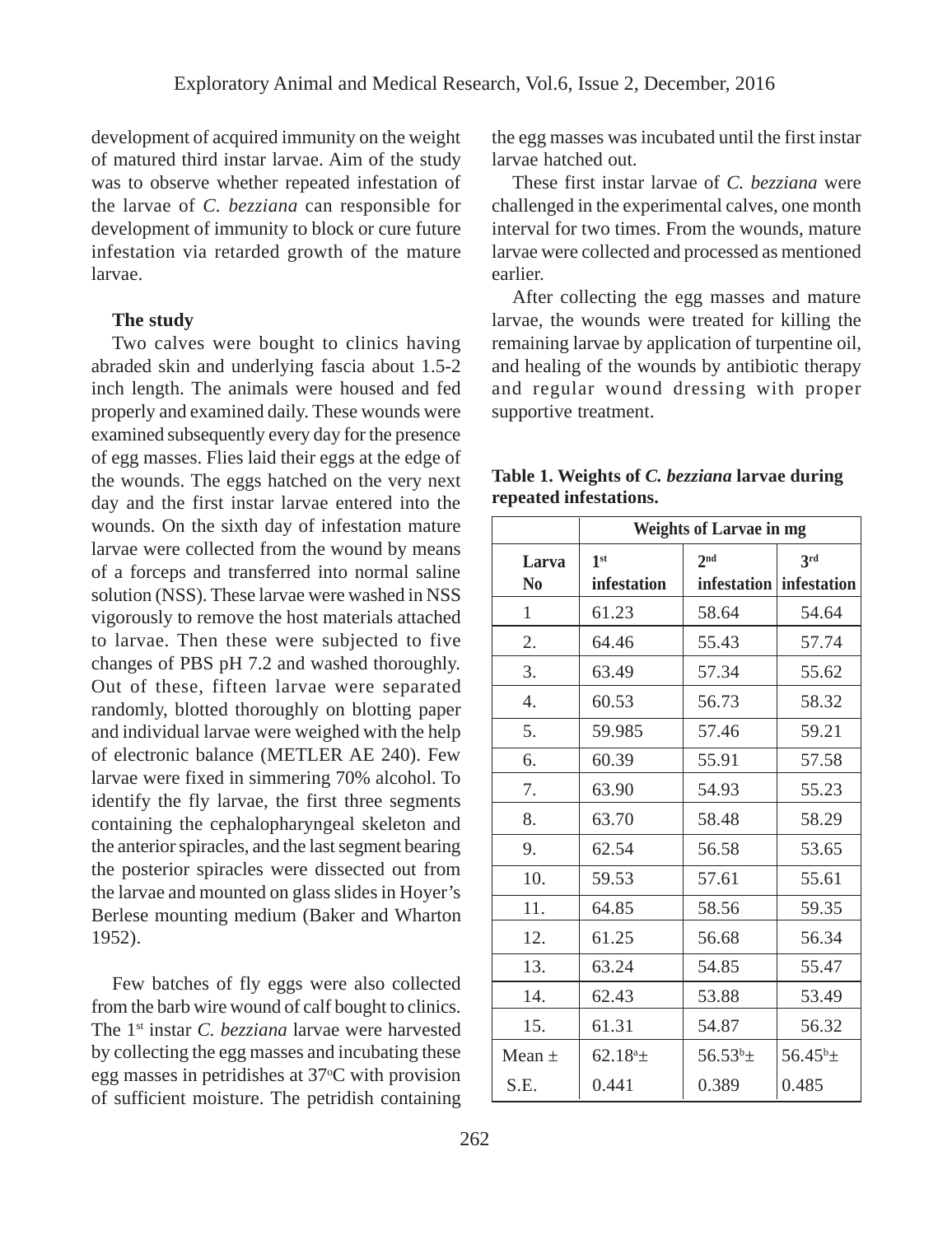| <b>Source of Variance</b> | Sum of<br>square | Degree of<br>freedom | <b>Mean of</b><br>square | <b>F</b> value | <b>F</b> critical |
|---------------------------|------------------|----------------------|--------------------------|----------------|-------------------|
| Between infestations      | 324.408          |                      | 162.204                  | 55.658*        | 3.21993           |
| Within infestations       | 122.401          | 42                   | 2.914                    |                |                   |
| Total                     | 446.809          | 44                   |                          |                |                   |

**Table 2. Analysis of variance of larval body weight in repeated infestations.**

\*Significant ( $P < 0.05$ )

## **Findings of the study**

These larvae were identified as *C. bezziana* larvae from their anterior end, posterior spiracles and cuticular spines with reference to the keys given by Zumpt (1965), Soulsby (1982) and Spradbery (1991).

The weights of individual larvae during the three repeated infestations have been summarized in Table 1. It was observed that the average weights of the larvae during the  $1<sup>st</sup>$ ,  $2<sup>nd</sup>$  and  $3<sup>rd</sup>$ infestation were  $62.18 \pm 0.441$ ,  $56.53 \pm 0.389$  and 56.45+0.485 mg, respectively. Statistical analysis (Table 2) revealed significant (P<0.05) reduction in larval weight during the  $2<sup>nd</sup>$  and  $3<sup>rd</sup>$  infestations compared to the larval weight in the initial infestation. However, DMR test (Kramer 1956) revealed no significant difference between the larval weights of  $2<sup>nd</sup>$  and  $3<sup>rd</sup>$  infestation.

During the three repeated infestations at an interval of one month each, larvae of *C. bezziana* developed in the wounds. Record of weights of 15 larvae collected on the  $6<sup>th</sup>$  day of each infestation showed significant reduction of larval weight during 2nd and 3rd infestation compared to the initial one. This indicated the development of acquired immunity in calves exposed to natural infestation with screwworm myiasis. However, the correlation between development of immunity and antibody titer was not studied.

Reports on naturally acquired immunity to the larvae of *C. bezziana* are scanty in India. Panda and Panda (2001) observed reduction in size of the larvae of *C. bezziana* during subsequent infestations in claves. Naturally acquired immunity to the larvae of *L. cuprina* in the sheep host has been reported (Watts 1979). Sandeman *et al.* (1986) and Baidya *et al.* (2006) also reported that acquired resistance resulted in a lower yield of larvae only in a proportion of animals. Circulating antibody titers to whole fly antigen extracts increased in response to both field strikes and artificial infestations and the predominant antibody was found to be IgG (O'Donnell *et al.* 1980). These antibodies were directed to many different components of the larvae particularly against salivary glands and larval secretary/ excretory (S/E) products (Sandeman *et al.* 1985). Positive correlation between total antibody levels and inhibition of larval growth in *in vitro* assay has also been reported (Eisemann *et al.* 1990; Seaton *et al.* 1992). The inhibition in larval growth and reduction in larval weight during subsequent infestations observed in this study might be due to the effect of circulating antibodies against the S/E products of *C. bezziana* larvae. However, further studies are necessary to correlate between the antibody titre and larval growth during repeated infestations in cattle and *C. bezziana* host-parasite system.

## **REFERENCES**

Baidya S, Panda DN, Sahoo G, Mohanty J (2006) Antigenic characterization of *Chrysomyia bezziana* and *Chrysomyia megacephala* larvae and detection of cross reacting proteins. J Vet Parasitol 20(2): 109- 113.